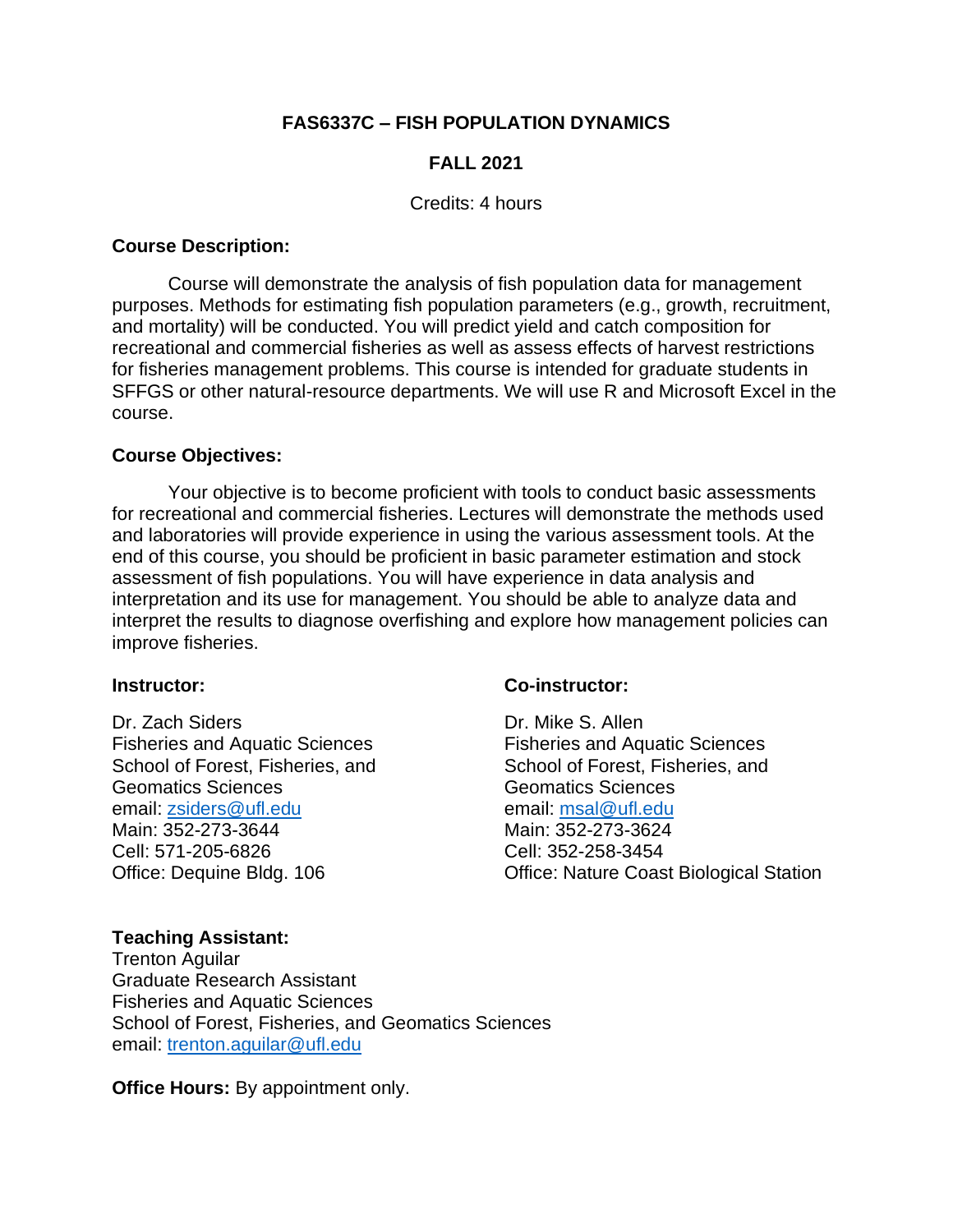# **Evaluation:**

Your grade will be composed of two components: laboratory assignments and the mid-term exam; there is no final exam.

| Component                     |    | Number Part-worth | <b>Note</b>    | Total |
|-------------------------------|----|-------------------|----------------|-------|
| <b>Laboratory Assignments</b> | 10 | 8%                | Lowest dropped | 72%   |
| Mid-term Exam                 |    | <b>28%</b>        |                | 28%   |

*Assignments*: The assignment, data, Excel sheet, and/or *R* code for all labs can be obtained from the [UF eLearning](https://ufl.instructure.com/) page. Each laboratory will include a lab report that includes:

- 1. Your data analysis, including your R program and/or Excel sheet
- 2. Short answers to questions presented for each lab exercise.

There is an example lab report in the Assignment #1 module.

With most assignments, there is an interactive component to either assist students in understanding the material or to answer specific assignment questions. Each interactive module (in R Shiny) can be access from the Assignment page in [UF eLearning](https://ufl.instructure.com/) or by navigating to the [interactive welcome module.](https://zsiders.shinyapps.io/Welcome_Module/)

*Midterm exam*: The midterm exam will consist of conducting the analyses learned from Weeks 1-8 on a simulated fish population and fishery as well as answering short answers. The purpose of the exam is to reinforce your analytical and inference skills generated in the first section of the course.

*Grading Policy:* Please see the [UF grading policy](https://catalog.ufl.edu/UGRD/academic-regulations/grades-grading-policies/) for the assignment of letter grades and GPA.

# **Recommended Reading List**

- Walters, C. J., and S. J. D. Martell. 2004. Fisheries management and ecology. Princeton University Press, Princeton, New Jersey.
- Haddon, M. 2000. Modelling and Quantitative Methods in Fisheries. Chapman and Hall, London. ISBN 1-58488-177-1
- Ricker, W. E. 1975. Computation and interpretation of biological statistics of fish populations. Bulletin 191 of the Fisheries Research Board of Canada.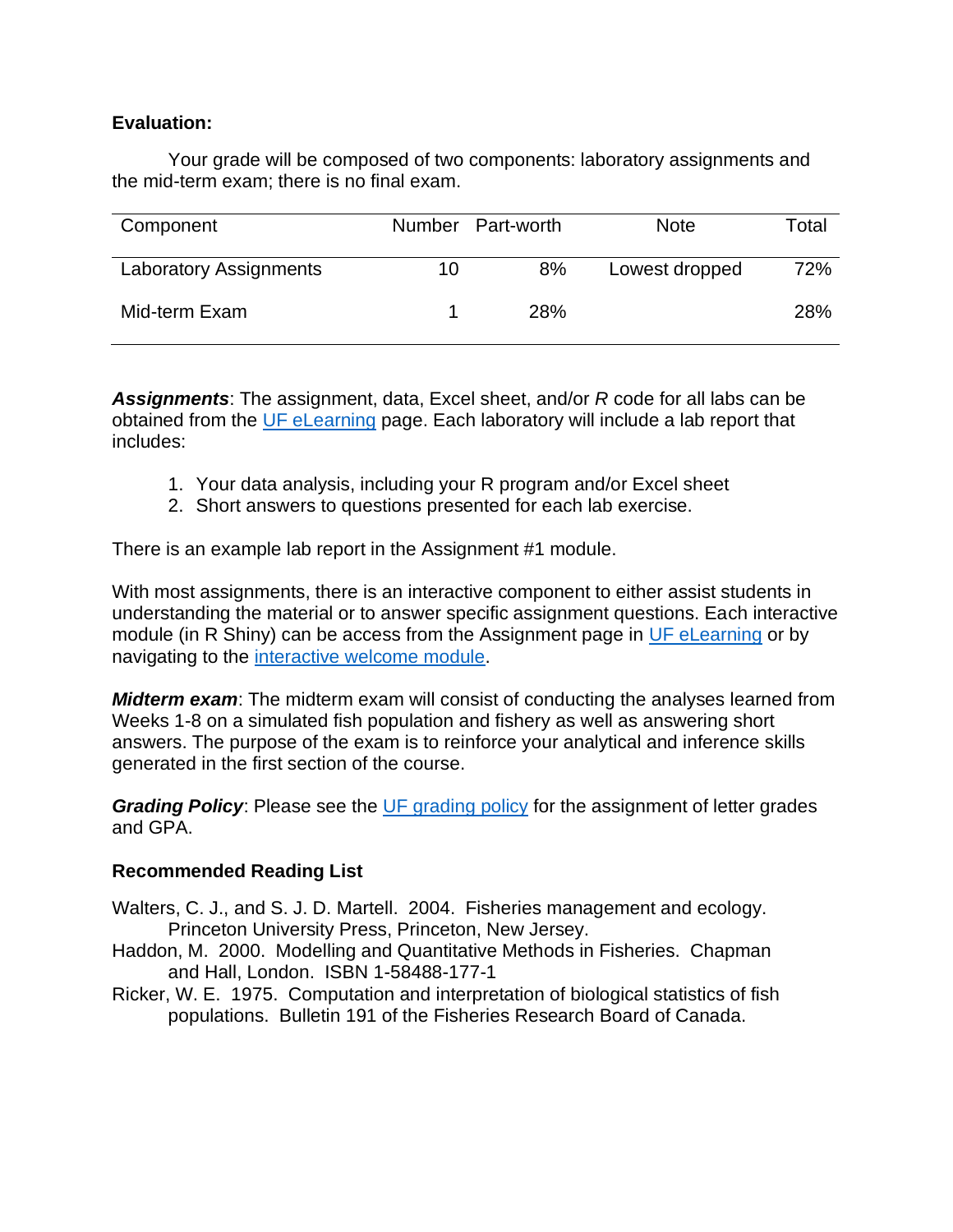#### **Schedule Overview:**

Each week, students can expect to spend time listening to lecture and laboratory analysis materials hosted at [UF eLearning;](https://ufl.instructure.com/) the approximate hours for each is listed below in the weekly schedule breakdown. We will also have a 1–1.5 hour virtual discussion that will be scheduled at the start of the semester by poll sent to students. In addition to the weekly virtual recordings and discussions, students will have an assignment to complete based on that week's material. Each assignment will typically open at midnight each Monday and close the Wednesday of the following week at 11:59pm; giving students approximately 1.5 weeks per assignment. This is to allow students flexibility in turning in assignments but take care to not fall behind on the material. Students will have a mid-term exam on Week 9 (October 18–22, 2021). Further details will be provided but expect to spend a minimum of 2 days this week on the exam (average is 3 days).

#### **Schedule Detail:**

Below is the lecture, lab, and assignment schedule for each week(s). The various content titles are provided along with the approximate time of the recording, and, in the last column, the difficulty of the material (blue – easy; yellow – moderate; red – hard).

| Week                     | <b>Content</b>                                         | <b>Time</b>     |  |
|--------------------------|--------------------------------------------------------|-----------------|--|
|                          | Date: August 23, 2021                                  |                 |  |
|                          | Lecture: Introduction to instructors and course        | 30 m            |  |
|                          | Lab: Introduction to parameter estimation              | 1 h 40 m        |  |
|                          | Lab: Introduction to R                                 | 40 m            |  |
| 1                        | Asgmt: Introduce yourself; due: August 28, 2021        | 15 <sub>m</sub> |  |
| $\overline{2}$           | Date: August 30, 2021                                  |                 |  |
| $\overline{2}$           | Lecture: Growth                                        | 30 m            |  |
| $\overline{2}$           | Lecture: Weight and size structure                     | 35 <sub>m</sub> |  |
| $\overline{2}$           | Lecture/Lab: Analyzing size structure                  | 20 <sub>m</sub> |  |
| $\overline{2}$           | Lab: Analyzing size structure in R                     | 1h 20 m         |  |
| $\overline{2}$           | Asmgt: Lab 1; due: September 8, 2021                   |                 |  |
| 3                        | Date: September 6, 2021                                |                 |  |
| $\overline{\mathcal{A}}$ | Date: September 13, 2021                               |                 |  |
| 3/4                      | Lecture: Somatic growth part $1 -$ growth models       | 30 m            |  |
| 3/4                      | Lecture: Somatic growth part 2 - Excel example         | 35 <sub>m</sub> |  |
| 3/4                      | Lecture: Somatic growth part 3 – estimation challenges | 31 m            |  |
| 3/4                      | Lab: Analyzing growth in Excel                         | 55 m            |  |
| 3/4                      | Lab: Analyzing growth in R                             | 1 h 22 m        |  |
| 3                        | Asmgt: Lab 2, part 1; due: September 15, 2021          |                 |  |
| 4                        | Asmgt: Lab 2, part 2; due: September 22, 2021          |                 |  |
| 5                        | Date: September 20, 2021                               |                 |  |
| 5                        | Lecture: Mortality part 1 – Terms and conversions      | 23 <sub>m</sub> |  |
| 5                        | Lecture: Mortality part 2 – Catch curve & estimators   | 37 <sub>m</sub> |  |
| 5                        | Lecture: Mortality part 3 – Discrete fishery           | 20 m            |  |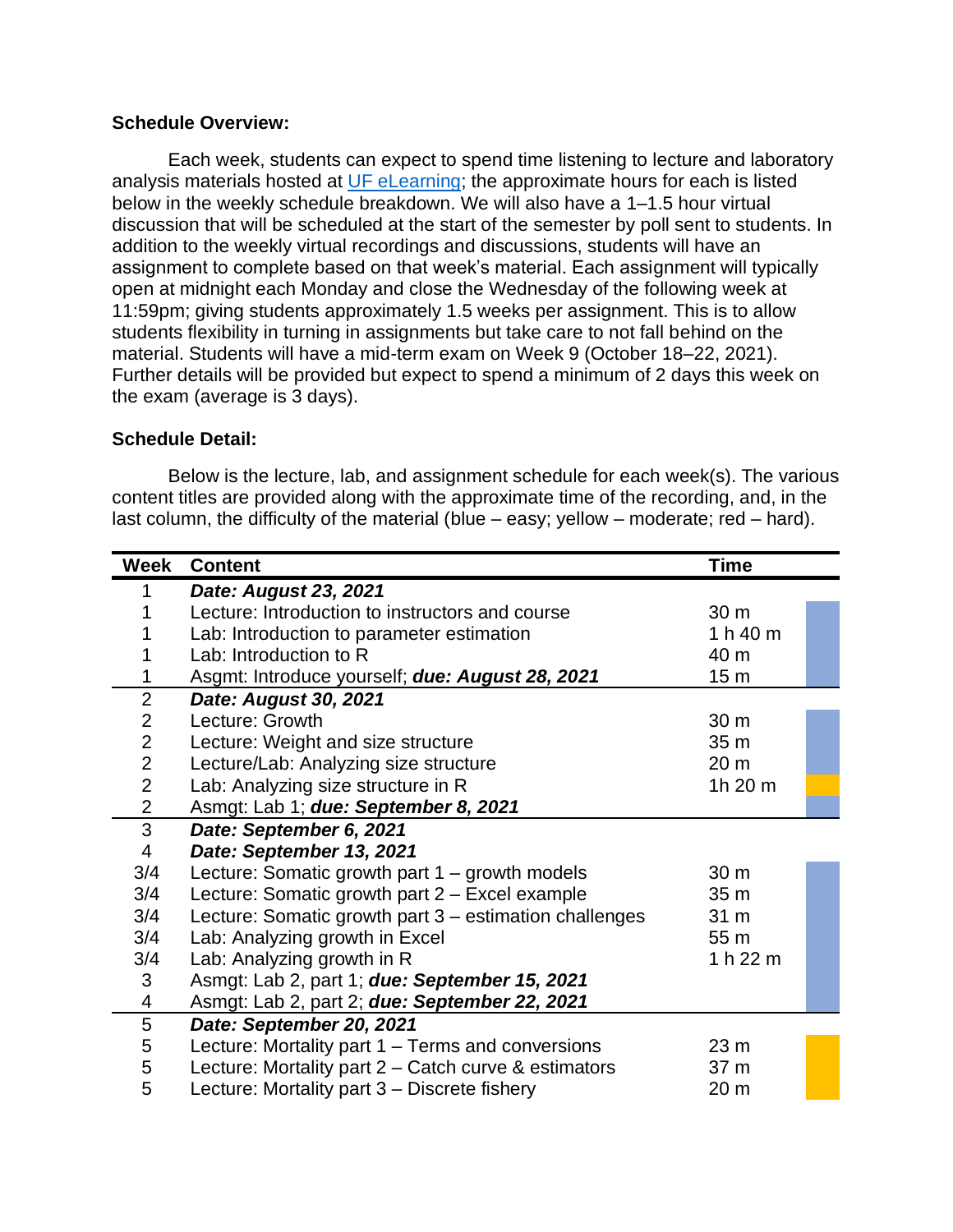| 5                | Lecture: Mortality part 4 – Continuous fishery             | 20 m                          |  |
|------------------|------------------------------------------------------------|-------------------------------|--|
| 5                | Lecture: Mortality part 5 - Compensatory mortality         | 21 <sub>m</sub>               |  |
| 5                | Lecture: Mortality part 6 - Direct estimation & surrogates | 11 <sub>m</sub>               |  |
| 5                | Lab: Estimating mortality in R                             | 1 h 28 m                      |  |
| 5                | Asgmt: Lab 3; due: September 29, 2021                      |                               |  |
| 6                | Date: September 27, 2021                                   |                               |  |
| 6                | Lab: Assessing sexual maturity                             | 1 <sub>h</sub>                |  |
| 6                | Asgmt: Lab 4; due: October 6, 2021                         |                               |  |
| $\overline{7}$   | Date: October 1, 2021*                                     |                               |  |
| $\overline{7}$   | Lecture: Yield-per-recruit part 1 - CPUE                   | 20 m                          |  |
| $\overline{7}$   | Lecture: Yield-per-recruit part 2 - Use of regulations     | 30 m                          |  |
| $\overline{7}$   | Lab Lecture: Introduction to Yield-per-recruit models      | 13 <sub>m</sub>               |  |
| $\overline{7}$   | Lab: Yield-per-recruit models in Excel                     | 1 h 20 m                      |  |
| 7                | Lab: Conditional formatting in Excel                       | 14 <sub>m</sub>               |  |
| $\overline{7}$   | Asgmt: Lab 5; due: October 13, 2021                        |                               |  |
| 8                | Date: October 11, 2021                                     |                               |  |
| 8                | Lecture: Recruitment part 1 – basics and models            | 42 m                          |  |
| 8                | Lecture: Recruitment part 2 - models and challenges        | 30 <sub>m</sub>               |  |
| 8                | Lab: Fitting recruitment models                            | 1 h 34 m                      |  |
| 8                | Asgmt: Lab 6; due: October 20, 2021                        |                               |  |
| $\boldsymbol{9}$ | Date: October 18, 2021                                     |                               |  |
| 9                | Midterm Exam; due October 22, 2021, 11:59 pm               |                               |  |
| 10/11            | Date: October 25, 2021                                     |                               |  |
| 10/11            | Lecture: Stochastic Yield-per-recruit                      | 42 m                          |  |
| 10/11            | Lab: Stochastic Yield-per-recruit in Excel                 | 1h3m                          |  |
| 10/11            | Lab: Stochastic Yield-per-recruit in R                     | 1h5m                          |  |
| 10/11            | Lab Tutorial: Stochastic Yield-per-recruit in R            | $\sim$ 30 m                   |  |
| 10/11            | Asgmt: Lab 7; due November 10, 2021                        |                               |  |
| 12 <sub>2</sub>  | Date: November 8, 2021                                     |                               |  |
| 12               | Lecture/Lab: Estimating U (harvest rate)                   | 1 <sub>h</sub> 3 <sub>m</sub> |  |
| 12               | Asgmt: Lab 8; due November 17, 2021                        |                               |  |
| 13               | Date: November 15, 2021                                    |                               |  |
| 13               | Lecture: Virtual Population Analysis                       | 22 m                          |  |
| 13               | Lab: Virtual Population Analysis                           | 1 <sub>h</sub> 3 <sub>m</sub> |  |
| 13               | Asgmt: Lab 9; due: November 25, 2021                       |                               |  |
| 14               | Date: November 29, 2021                                    |                               |  |
| 14               | Lecture/Lab: Angler Effort Dynamics                        | 50 m                          |  |
| 14               | Asgmt: Lab 10; due December 8, 2021                        |                               |  |

\*Opens early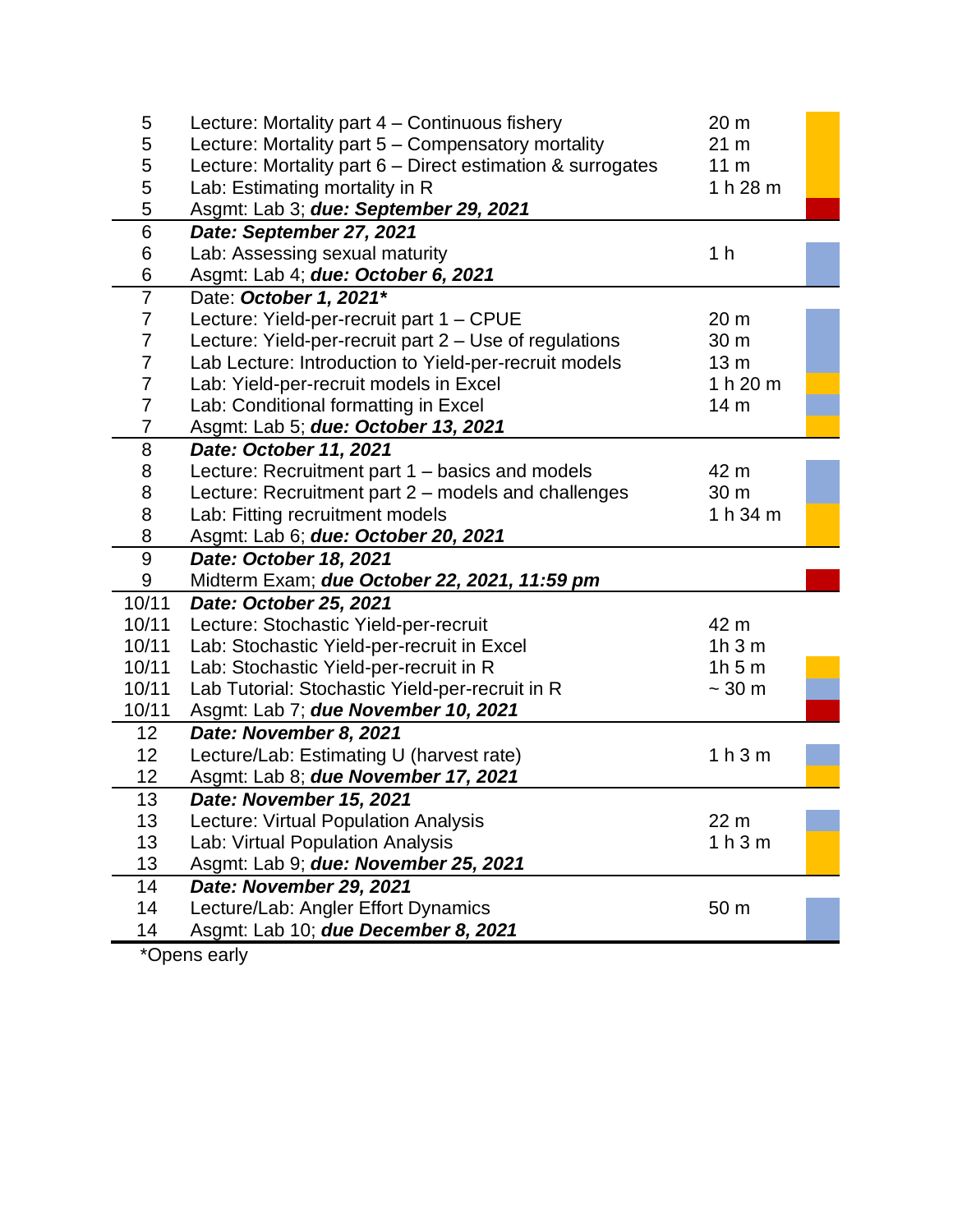# **Downloads**

For this course you will need several applications. We will work through these in class but please download these applications to your laptop.

- 1. [R](https://mirrors.nics.utk.edu/cran/)
- 2. [RStudio](https://www.rstudio.com/products/rstudio/download/#download)
- 3. (Optional) [SublimeText](http://www.sublimetext.com/)
	- a. SublimeText is a free text editor with a lot of functionality for coding in a variety of languages including in R. I personally use SublimeText as my default editor for 95% of my programming. We will use RStudio in the class, as it is the gold-standard for R programming, but I encourage you to check out SublimeText if you find R is to your liking.

*A note on R*: R is an open-source development program and platform. You can easily use others' programs (called packages, we will use several) as well as develop your own. One of the packages you will certainly run into in your R journey is *tidyverse*. This is an ecosystem of packages by a variety of developers originally melded out of a series of packages developed by Hadley Wickham. *Tidyverse* is very popular, especially among data scientists, and is the package most frequently used by the R support groups at UF. We do not use *tidyverse* in this course. Our intention is to teach you the basics of R programming as well as how to write your own functions. We feel this enables you to choose your own route in developing your R skills, whether you continue to develop your own functions or grab off-the-shelf options like *tidyverse*. If you wish to learn *tidyverse* there are a variety of quantitative and R programming courses with SFFGS and IFAS that employ it.

# **Attendance Policy**

Requirements for class attendance and make-up exams, assignments, and other work in this course are consistent with university policies. Students are expected to attend all weekly discussions. Students who need accommodations for late or missed assignments are expected to request accommodations in a timely manner from the instructor.

# **Students with Disabilities**

The Disability Resource Center coordinates the needed accommodations of students with disabilities. This includes registering disabilities, recommending academic accommodations within the classroom, accessing special adaptive computer equipment, providing interpretation services and mediating faculty-student disability related issues. Students with disabilities who experience learning barriers and would like to request academic accommodations should connect with the disability Resource Center. [Click here to get started with the Disability Resource Center.](https://disability.ufl.edu/get-started/) It is important for students to share their accommodation letter with their instructor and discuss their access needs, as early as possible in the semester.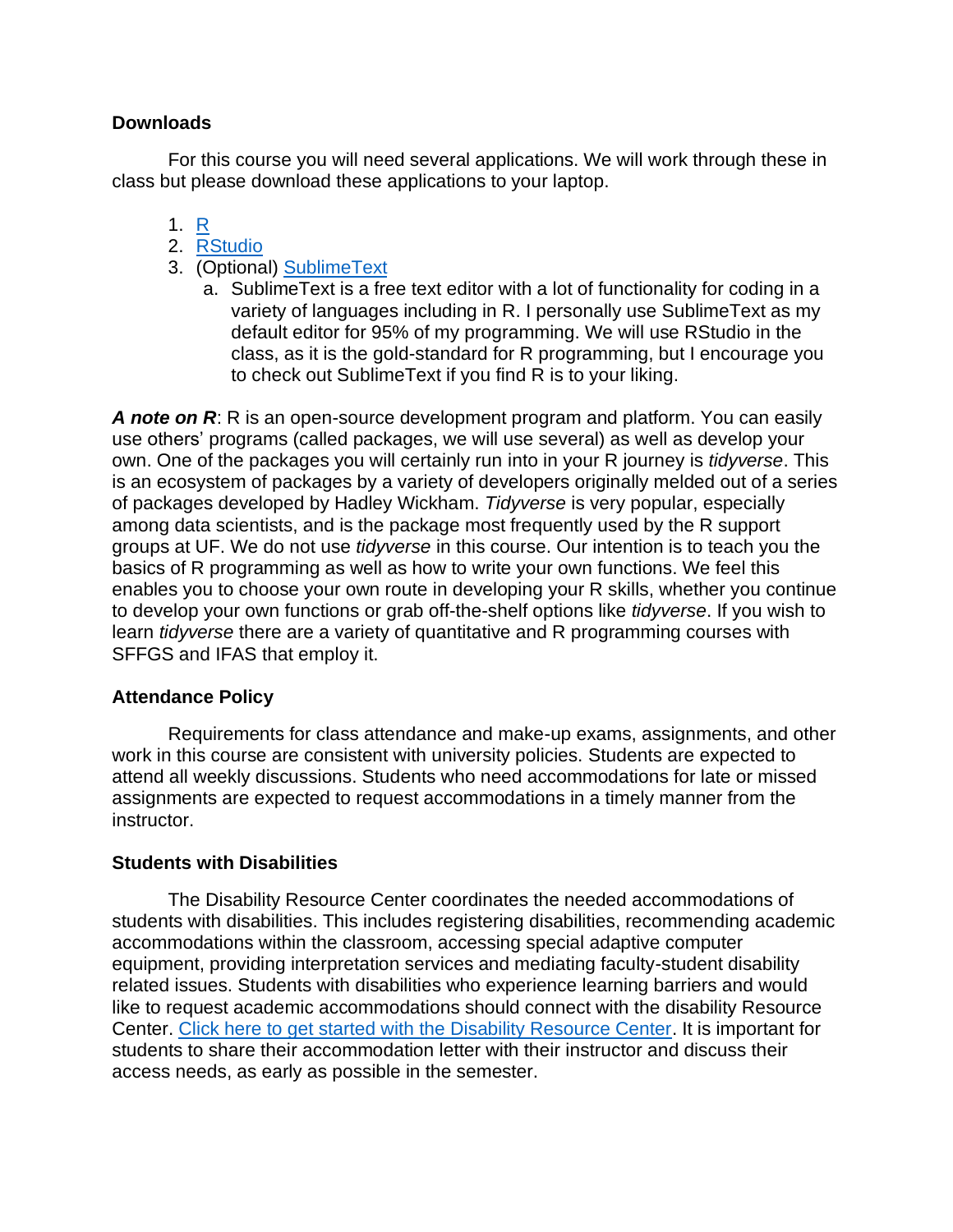#### **Academic Honesty**

Students are encouraged to work with other classmates to understand the course materials and troubleshoot problems with assignments. Each module will have its own discussion board to ask questions of the instructors and of fellow students. However, the assignments and midterm must be completed independently unless explicitly defined as a group project, in writing by the instructor. This policy will be vigorously upheld at all times in this course.

In 1995 the UF student body enacted and voluntarily committed itself to the highest standards of honesty and integrity. When students enroll at the university, they commit themselves to the standard drafted and enacted by students. In adopting this honor code, the students of the University of Florida recognize that academic honesty and integrity are fundamental values of the university community. Students who enroll at the university commit to holding themselves and their peers to the high standard of honor required by the honor code. Any individual who becomes aware of a violation of the honor code is bound by honor to take corrective action. The quality of a University of Florida education is dependent upon community acceptance and enforcement of the honor code.

The Honor Pledge: We, the members of the University of Florida community, pledge to hold ourselves and our peers to the highest standards of honesty and integrity. On all work submitted for credit by students at the university, the following pledge is either required or implied: "On my honor, I have neither given nor received unauthorized aid in doing this assignment."

The university requires all members of its community to be honest in all endeavors. A fundamental principle is that the whole process of learning and pursuit of knowledge is diminished by cheating, plagiarism and other acts of academic dishonesty. In addition, every dishonest act in the academic environment affects other students adversely, from the skewing of the grading curve to giving unfair advantage for honors or for professional or graduate school admission. Therefore, the university will take severe action against dishonest students. Similarly, measures will be taken against faculty, staff and administrators who practice dishonest or demeaning behavior. Students should report any condition that facilitates dishonesty to the instructor, department chair, college dean or Student Honor Court.

#### (Source: 2010-2011 Undergraduate Catalog)

# **Course Evaluations**

Students are expected to provide professional and respectful feedback on the quality of instruction in this course by completing course evaluations online via GatorEvals. Guidance on how to give feedback in a professional and respectful manner is available at [https://gatorevals.aa.ufl.edu/students/.](https://gatorevals.aa.ufl.edu/students/) Students will be notified when the evaluation period opens, and can complete evaluations through the email they receive from GatorEvals, in their Canvas course menu under GatorEvals, or via [https://ufl.bluera.com/ufl/.](https://ufl.bluera.com/ufl/) Summaries of course evaluation results are available to students at [https://gatorevals.aa.ufl.edu/public-results/.](https://gatorevals.aa.ufl.edu/public-results/)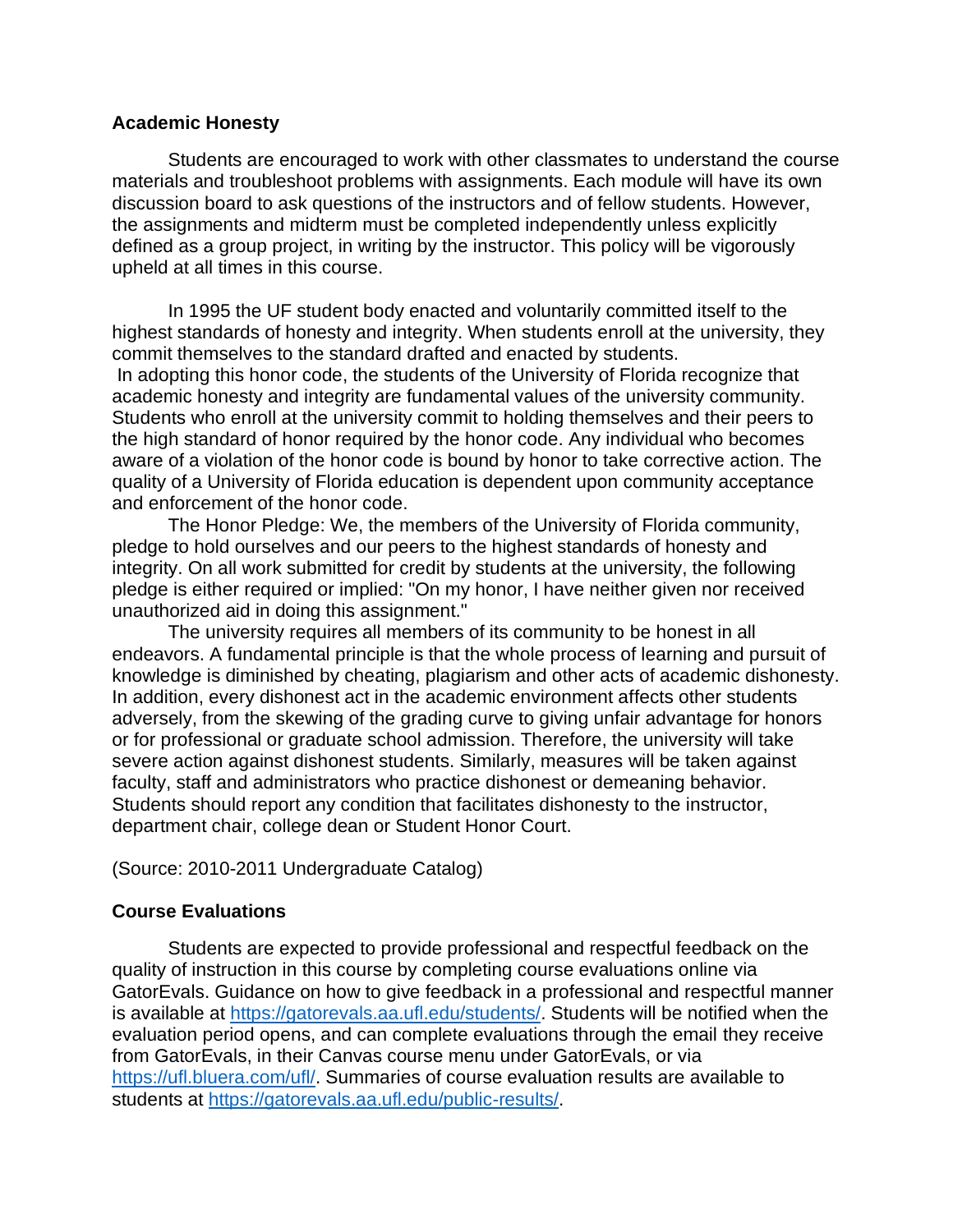#### **Software Use**

All faculty, staff and students of the university are required and expected to obey the laws and legal agreements governing software use. Failure to do so can lead to monetary damages and/or criminal penalties for the individual violator. Because such violations are also against university policies and rules, disciplinary action will be taken as appropriate.

# **Class Recordings**

All group discussions will be recorded and posted on the UF eLearning page for this course and accessible to all students.

*University policy*: Students are allowed to record video or audio of class lectures. However, the purposes for which these recordings may be used are strictly controlled. The only allowable purposes are (1) for personal educational use, (2) in connection with a complaint to the university, or (3) as evidence in, or in preparation for, a criminal or civil proceeding. All other purposes are prohibited. Specifically, students may not publish recorded lectures without the written consent of the instructor.

A "class lecture" is an educational presentation intended to inform or teach enrolled students about a particular subject, including any instructor-led discussions that form part of the presentation, and delivered by any instructor hired or appointed by the University, or by a guest instructor, as part of a University of Florida course. A class lecture does not include lab sessions, student presentations, clinical presentations such as patient history, academic exercises involving solely student participation, assessments (quizzes, tests, exams), field trips, private conversations between students in the class or between a student and the faculty or lecturer during a class session.

Publication without permission of the instructor is prohibited. To "publish" means to share, transmit, circulate, distribute, or provide access to a recording, regardless of format or medium, to another person (or persons), including but not limited to another student within the same class section. Additionally, a recording, or transcript of a recording, is considered published if it is posted on or uploaded to, in whole or in part, any media platform, including but not limited to social media, book, magazine, newspaper, leaflet, or third party note/tutoring services. A student who publishes a recording without written consent may be subject to a civil cause of action instituted by a person injured by the publication and/or discipline under UF Regulation 4.040 Student Honor Code and Student Conduct Code.